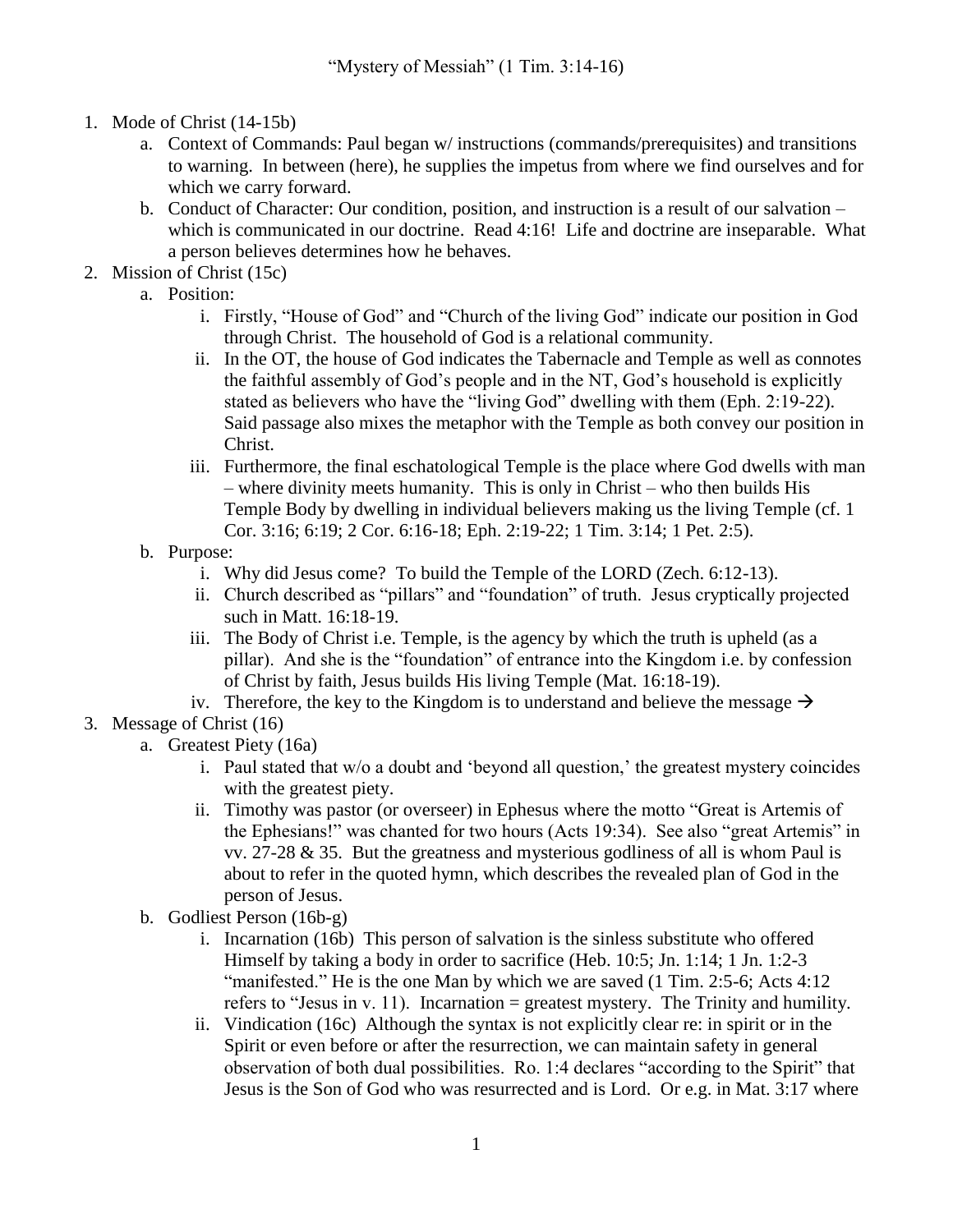a "voice from heaven" confirmed Him as "My beloved Son." And though He was cursed for us (Gal. 3:13; 2 Cor. 5:21), He was exaulted even in His burial (Isa. 53:9b; Mat. 27:59-60).

- iii. Observation (16d) "*Horaō* (**beheld** means "to see," "to visit," "to observe," or "to be attendant to." Throughout our Lord's earthly ministry, the **angels** observed Him, and attended to Him. They were there at His birth, announcing it to Joseph and the shepherds. They ministered to Him at His temptation, and strengthened Him in Gethsamane. At His death and resurrection, which is the focal point of this passage, **angels** observed Him. The fallen angels saw Him [1 Peter 3:18–20] … An angel rolled away the stone at the door of His tomb (Matt. 28:2). Angels appeared to the women, affirming that Jesus had risen (Luke 24:4–7). Finally, two angels attended Christ's ascension (Acts 1:10–11). Angels were involved in our Lord's earthly life from beginning to end. That, too, signified divine approval of the incarnate Messiah."<sup>1</sup>
- iv. Proclamation (16e)
	- 1. Pattern: in this 6 versed hymn, a binary pattern emerges viz. heaven and earth. There are three pairs: The first pair include the flesh (incarnation) and Spirit's vindication. The last pair involves the "world" and heaven "up in glory." The present pair include heavenly and earthly preaching i.e. angelic and mankind.
	- 2. Pervasion: mystery preached to all peoples and nations (Ro. 16: 25-26 cf. Lu. 2:3). Messiah for all the nations! Jesus affirmed the O.T.'s prophesies about the King of all nations.
	- 3. Person: This hymn is about the person and work of Jesus the Son of God. 1 Cor. 1:23; 2:2; 15:1-4.
	- 4. Persistence: We must never alter the message of Jesus' person and work! Churches have become lazy, distracted, deceived, etc. At first, they could maintain, "we preach Christ crucified." Then, "we preach Christ." Then, "we preach." And then, "we."
	- 5. Prerequisites: Jesus' righteousness, His divinity, His humanity, His sacrifice, death, resurrection, and ascension.
	- 6. Precedence: Lu. 24:44-48. The Gospel makes no sense without understanding the Law, righteousness, sin, and justice. Many (including me) get saved by hearing the Gospel of Jesus with little to no understanding of the OT. However, we learn and grow in the Gospel and can better articulate it in different scenarios when we have a handle on the revelation of God's Word – His redemptive history.
- v. Affirmation (16f)
	- 1. Others' faith spurs on my faith. Would you believe if no one else did? But our faith is not without evidence! The affirmation is a result of both revelation and illumination.
	- 2. Revelation is necessary and so is illumination. Revelation is available to all but none can respond without illumination of the Spirit. Jn. 3:27; 6:44-45, 65; Lu. 24:25-31.
	- 3. We trust the Word and the Spirit and faithfully preach the truth (Ro. 9:14-17).
- vi. Glorification (16g)

 $\overline{a}$ 

<sup>1</sup> MacArthur, J. F., Jr. (1995). *[1 Timothy](https://ref.ly/logosres/1timmntc?ref=Bible.1Ti3.16&off=8623&ctx=s+beheld+by+angels.+~Horao%CC%84+(beheld+means)* (p. 141). Moody Press.